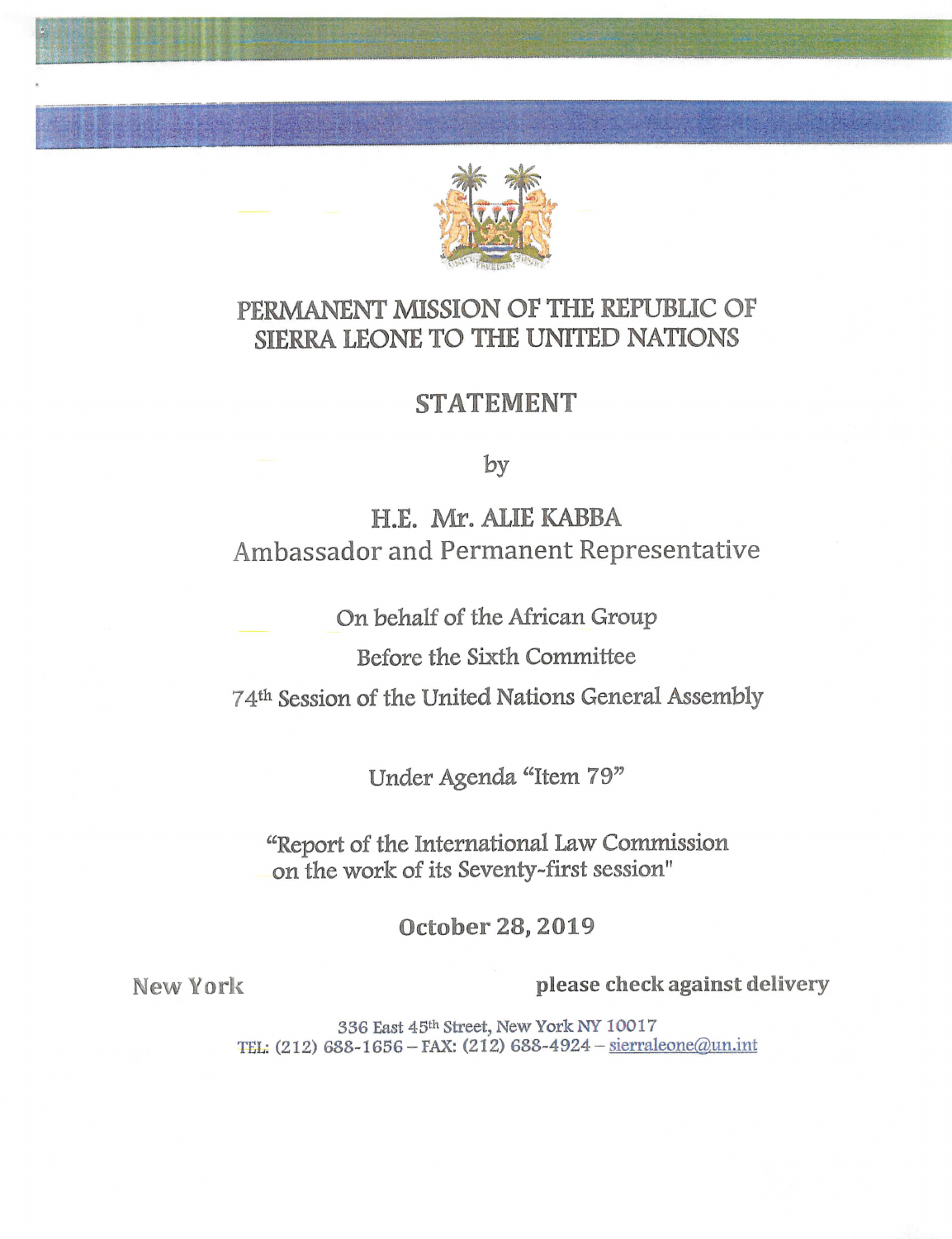#### chair,

My delegation has the honour to deliver this general statement on the agenda item: "Report of the International Law Commission on the work of its seventy-first session" on behalf of the African Group. I take this opportunity to welcome Members of the Commission to this year's International Law Week in New York, as this follows a rich tradition to actualize the symbiosis and optimal extensive engagement between the Sixth Committee, legal advisers from Capital and Members of the ILC.

At the outset, let me thank the Chair of the Commission for the  $71<sup>st</sup>$  session, Mr. Pavel Sturma of the Czech Republic, for introducing the report A/74/10. The African Group would like to express profound gratitude to the Commission for its report. We congratulate the Commission on the progress made on the various items on its current programme of work. We appreciate the efforts of the Codificalion Division of the Office of the Legal Affairs, acting in the capacity as the Secretariat of the Sixth Committee and the ILC, for the extended briefing in September of Sixth Committee Experts, covering among other things, the report of the Commission on the work of its  $71<sup>st</sup>$  session. The briefing follows through on the request of Members States, particularly the African Group, for a more elaborated and extended briefing by the Secretariat.

#### Chair,

The African Group attaches great value and importance to the mandate of the International Law Commission in assisting the General Assembly in initiating studies and making recommendations for the purpose of promoting the "progressive development of international law and its codification" as set out in the ILC's 1947 Statute, derived from article 13 (a) of the United Nations Charter. The process of progressive development and codification of international law must always be inclusive and all-embracing in the consideration of law texts. State practice, precedents and doctrines as required by the ILC Statute. Efforts in that regard ought to also draw inspiration from the main principal legal systems of the world, including African customary law. Our increasing engagement with the work of the Commission is to ensure those important aspects are duly realised. Our Group is committed to multilateralism and the rules-based international legal system, and we value the effective contribution of the Commission in maintaining this multilateral system, taking into account the views of all Member States.

The report clearly indicates that the Commission was engaged in a productive session, with the consideration of seven (7) substantive topics, namely: 'Crimes against Humanity'; 'Peremptory Norms of General International Law (Jus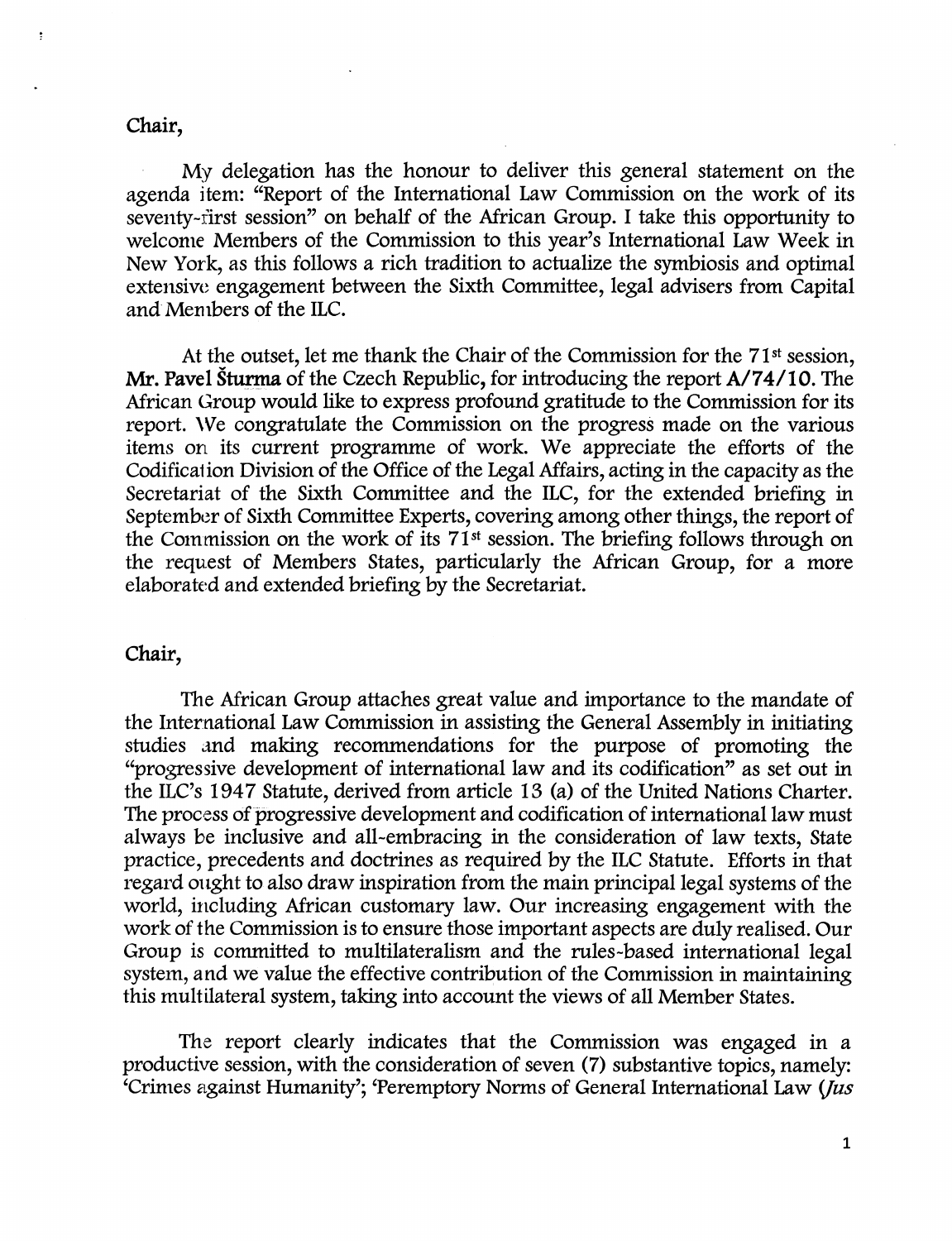Cogens)'; 'Protection of the Environment in Relation to Armed Conflicts'; 'Succession of States in Respect of State Responsibility'; 'Immunity of State Officials' from Foreign Criminal Jurisdiction'; 'General Principles of Law'; and 'Sea Level Rise in Relation to International Law'.

The African Group pays tribute to the Commission, its Bureau, Members and the Special Rapporteurs, especially Mr. Sean Murphy of the United States of America for the adoption of the draft articles on the prevention and punishment of Crimes against Humanity with the commentaries on second and final reading; Mr. Dire Tladi of South Africa on the adoption of the draft conclusions on peremptory norms of general international law with commentaries and Ms. Marja Lehto of Finland for the adoption of the draft principles on the protection of the environment in relation to armed conflict with commentaries, both on first reading. We express gratitude to Mr. Murphy, Mr. Tladi and Mr. Charles Jalloh of Sierra Leone for taking time to also brief legal advisers of the African Group on the Commission's work this year.

We appreciate the progress made by the Commission on the other substantive topics, including the adoption of three draft articles, on scope (draft article 1), definitions (draft article 2) and draft article 5 with commentaries thereto on the topic Succession of States in respect of State Responsibility; the consideration of the topic immunity of State officials from foreign criminal jurisdiction addressing procedural aspects and safeguards on invocation and waiver of immunity; and the consideration of the first report of the Special Rapporteur on general principles of law. The African Group looks forward to strong procedural safeguards to help ensure that the exercise of any type of foreign jurisdiction in relation to immune officials is not abused for political purposes. We also take note of the draft model clauses on Provisional Apphcation of Treaties annexed to the report with a view to receiving comments from States. In honouring the work of the Commission and the Special Rapporteurs, respective delegations of the Group will comment on the specific substantive issues.

### Chair,

 $\bullet$ 

The African Group takes note of the Commission's decision to place the topic Sea-level rise in relation to international law on its current agenda, and we congratulate the five co-chairs of the study group, Mr. Bogdan Aurescu of Romania, Mr. Yacouba Cisse of Cote d'lvoire, Ms. Patricia Galvao Teles of Protugal, Ms. Nilüfer Oral of Turkey and Mr. Juan José Ruda Santolaria of Peru, all five appointed to lead the Commission's study of the topic on a rotation basis. We hope that having now established the study group, and the agreement on its composition, working methods and programme of work, the Commission will now have the opportunity to expedite work on this important topic to Member States.